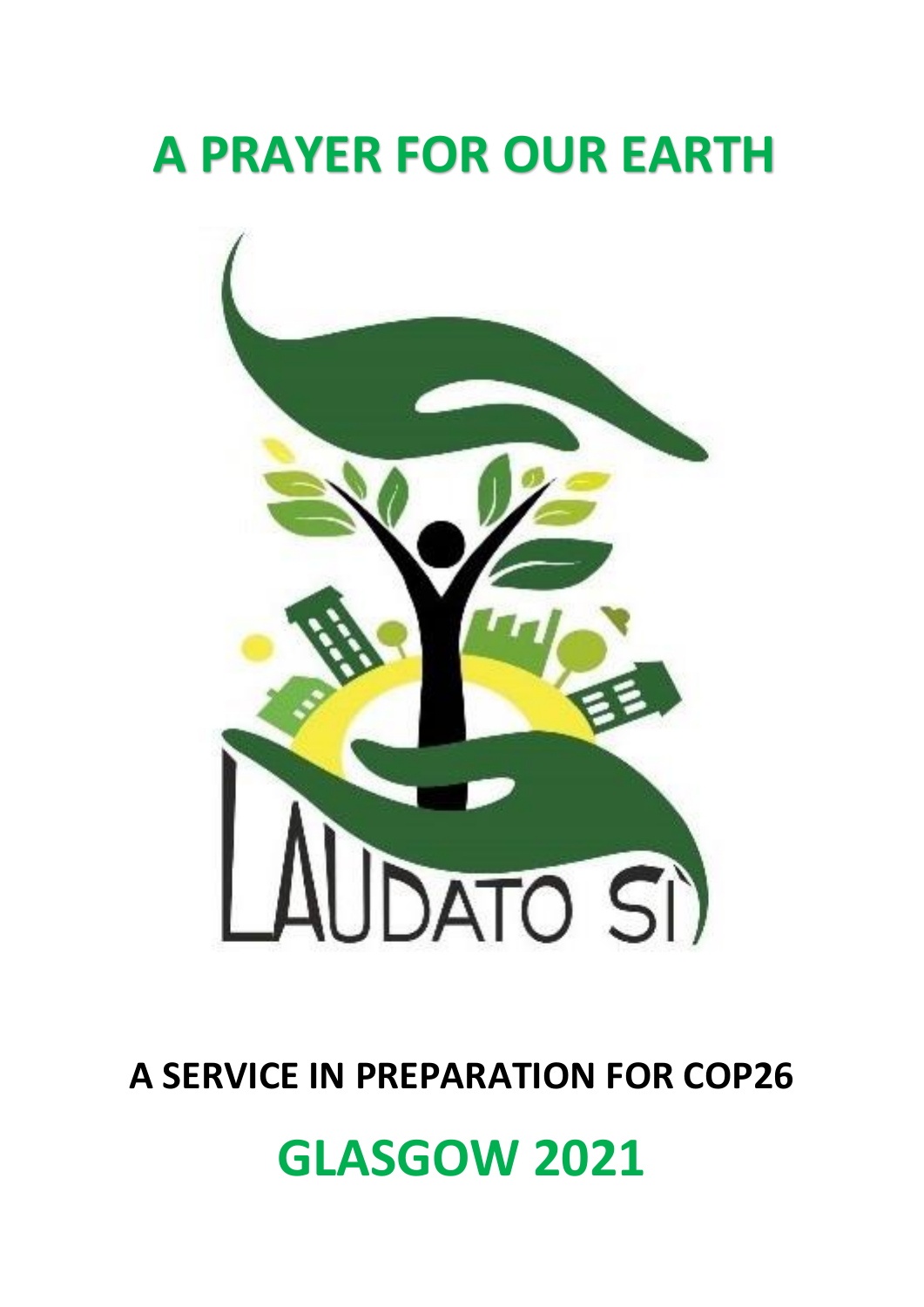## **A PRAYER FOR OUR EARTH**

#### **OPENING HYMN**

Longing for peace, our world is troubled. Longing for hope, many despair. Your word alone has power to save us. Make us your living voice.

#### *Chorus*

Longing for food, many are hungry. Longing for water, many still thirst. Make us your bread, broken for others, shared until all are fed.

#### *Chorus*

Longing for shelter, many are homeless. Longing for warmth, many are cold. Make us your building, sheltering others, walls made of living stone.

*Chorus*

#### **WELCOME BY LEADER**

#### **OPENING PRAYER BY ALL**

All-powerful God, you are present in the whole universe and in the smallest of your creatures. You embrace with your tenderness all that exists. Pour out upon us the power of your love, that we may protect life and beauty. Fill us with peace, that we may live as brothers and sisters, harming no one. As we journey towards your infinite light. We thank you for being with us each day. Encourage us, we pray, in our struggle for justice, love and peace. Amen (*Laudato Si* 246)

#### **INTRODUCTION** *(See Appendix)*

COP26 and St Francis of Assisi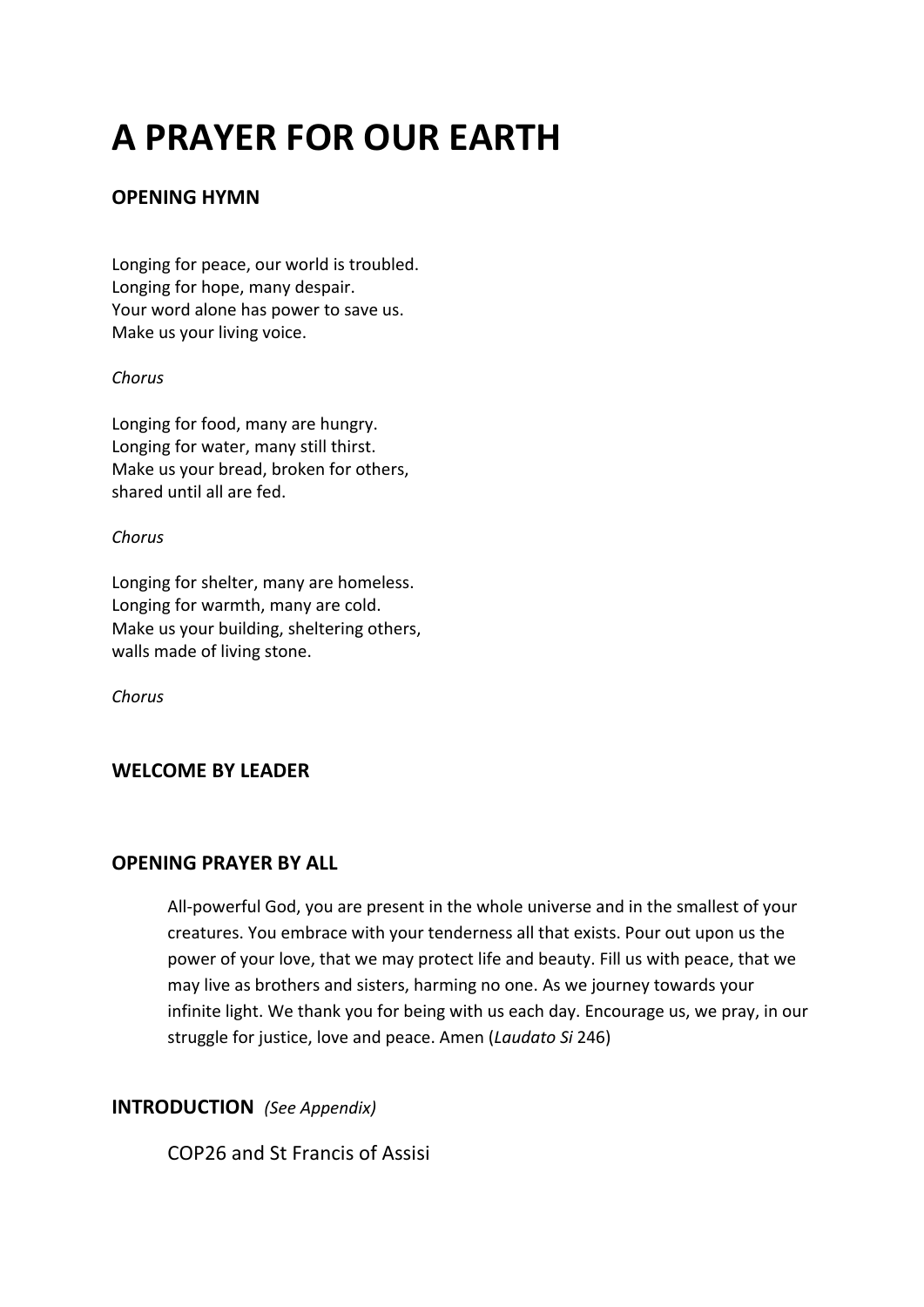#### **'UBI CARITAS'** (*Taize melody)*

| Give us, Lord, we pray, respect for the earth, |        |
|------------------------------------------------|--------|
| renew within us Lord, a sense of its worth.    | (Sung) |

#### **FIRST REFLECTION** *(Laudato Si* 51)

The warming caused by huge consumption on the part of some rich countries has repercussions on the poorest areas of the world, especially Africa, where a rise in temperature, together with drought, has proved devastating for farming. There is also the damage caused by the export of solid waste and toxic liquids to developing countries, and by the pollution produced by companies which operate in less developed countries in ways they could never do at home, in the countries in which they raise their capital.

#### **LIVED EXAMPLE 1** *(See Appendix)*

#### **'LAUDATE OMNES GENTES'** (*Taize melody)*

All nations join together Give thanks for land and sea. *(Sung)*

#### **CANTICLE OF ST FRANCIS OF ASSISI**

All: Praised be you, my Lord, with all your creatures, especially Sir Brother Sun, who is the day and through whom you give us light. and he is beautiful and radiant with great splendour; and bears a likeness of you, Most High.

Praised be you, my Lord, through Sister Moon and the stars, in heaven you formed them clear and precious and beautiful.

Praised be you, my Lord, through Brother Wind, and through the air, cloudy and serene, and every kind of weather through whom you give sustenance to your creatures.

Praised be you, my Lord through Sister Water, who is very useful and humble and precious and chaste.

Praised be you, my Lord, through Brother Fire, through whom you light the night, and he is beautiful and playful and robust and strong".

Praise be to you, my Lord, through our Sister, Mother Earth, who sustains and governs us, and who produces various fruit with coloured flowers and herbs".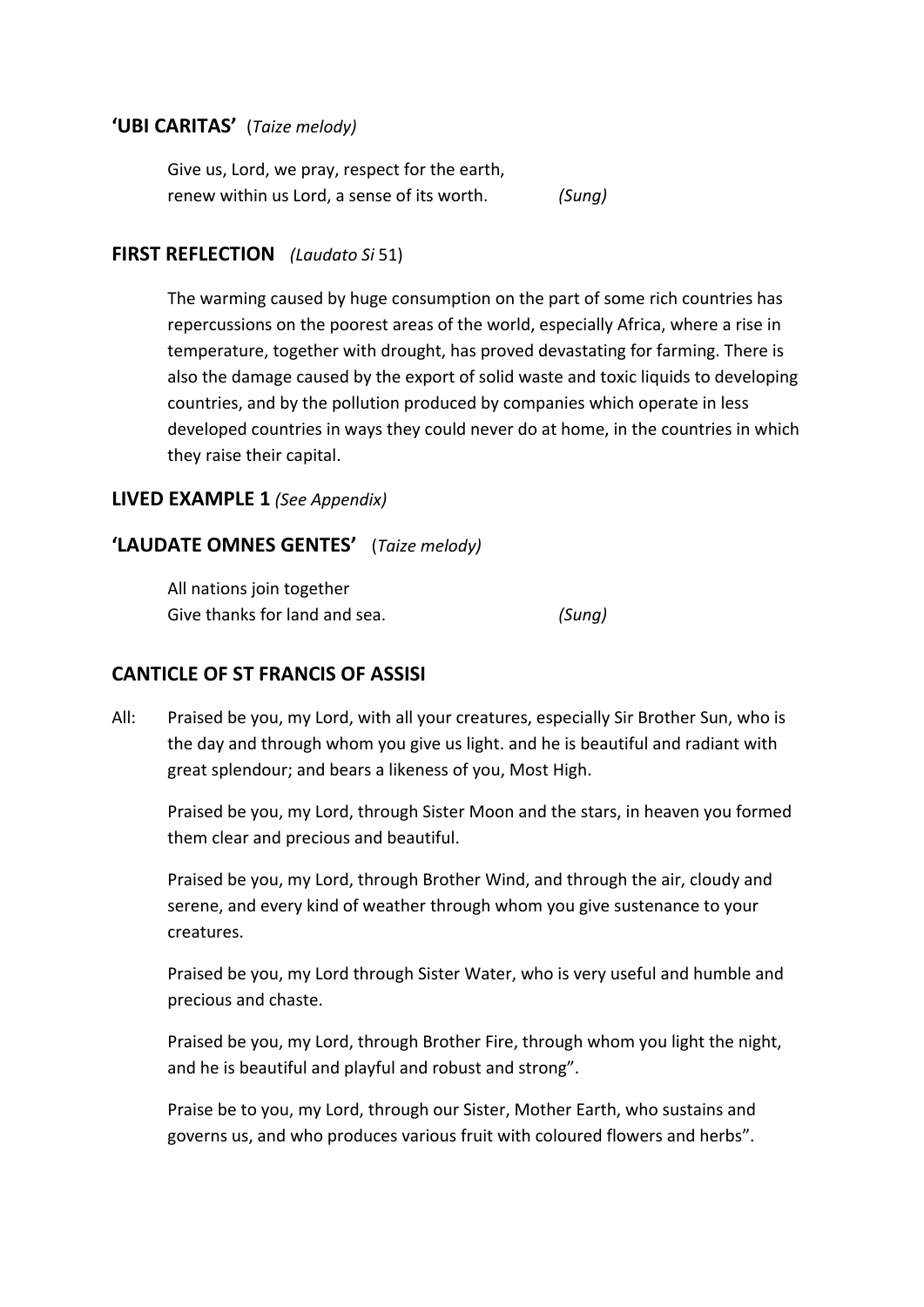

#### **SECOND REFLECTION** *(Laudato Si* 1-2*)*

In the words of his beautiful canticle, Saint Francis of Assisi reminds us that our common home is like a sister with whom we share our life and a beautiful mother who opens her arms to embrace us.

This sister now cries out to us because of the harm we have inflicted on her by our irresponsible use and abuse of the goods with which God has endowed her.

#### **LIVED EXAMPLE 2** *(See Appendix)*

#### **BROTHER SUN SISTER MOON** *(See Appendix)*

#### **THIRD REFLECTION** *(Laudato Si* 44*)*

Nowadays, for example, we are conscious of the disproportionate and unruly growth of many cities, which have become unhealthy to live in, not only because of pollution caused by toxic emissions but also as a result of urban chaos, poor transportation, and visual pollution and noise. Many cities are huge, inefficient structures, excessively wasteful of energy and water. Neighbourhoods, even those recently built, are congested, chaotic and lacking in sufficient green space. We were not meant to be inundated by cement, asphalt, glass and metal, and deprived of physical contact with nature.

#### **LIVED EXAMPLE 3** *(See Appendix)*

#### **'STAY HERE AND KEEP WATCH'** (*Taize melody)*

Praise God, the earth is a gift To treasure and care for To love and to cherish *(Sung)*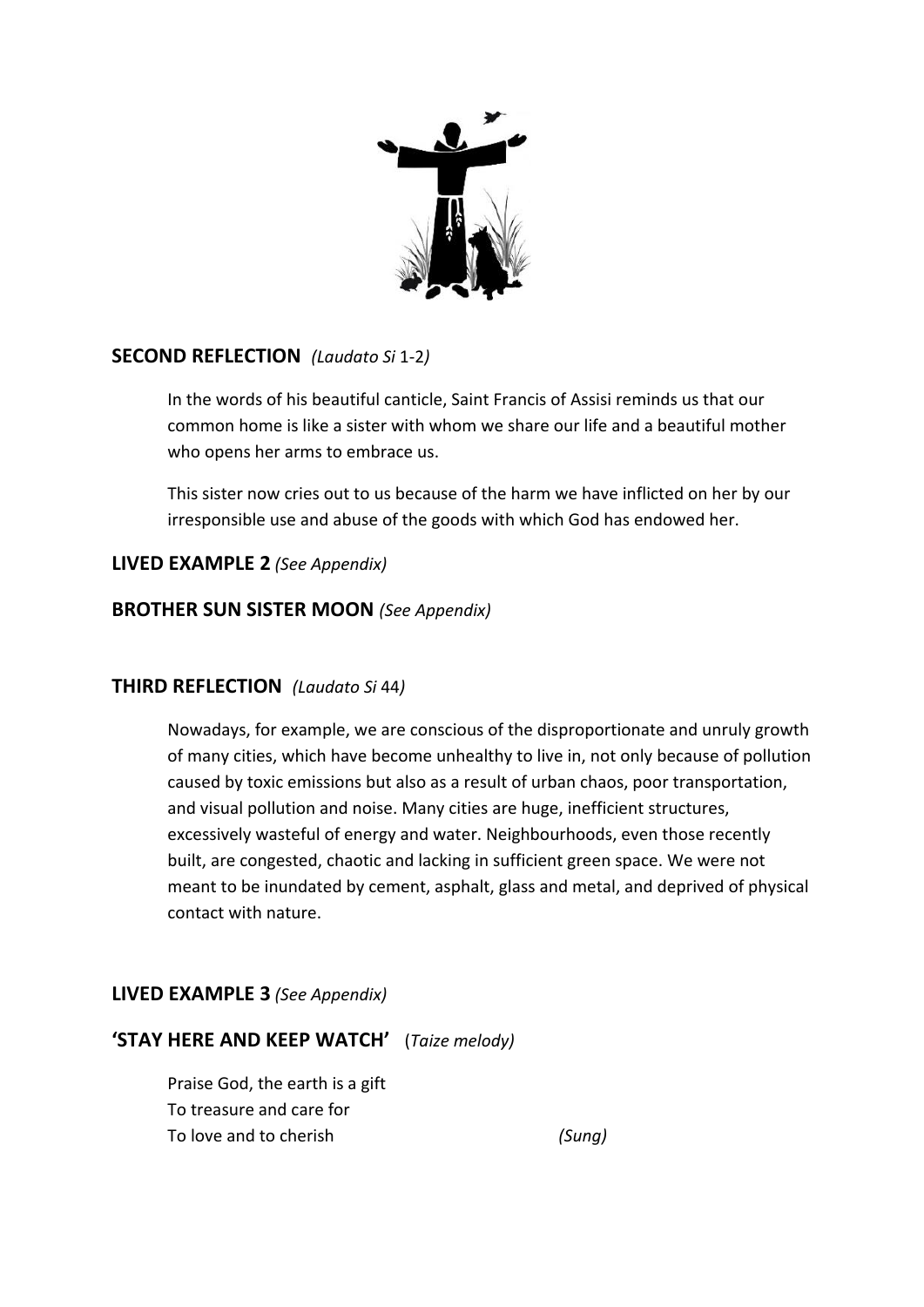#### **FOURTH REFLECTION** *(Laudato Si* 117*)*

Once the human being declares independence from reality and behaves with absolute dominion, the very foundations of our life begin to crumble, for "instead of carrying out his role as a co-operator with God in the work of creation, man sets himself up in place of God and thus ends up provoking a rebellion on the part of nature".

**LIVED EXAMPLE 4** *(See Appendix)*

#### **'O ADORAMUS TE DOMINE'** *(Taize melody)*

Forgive us Lord for we have sinned For profit and greed, we scar the earth *(Sung)*



#### **A CALL FOR CHANGE** *(Laudato Si* 59*)*

Superficially, apart from a few obvious signs of pollution and deterioration, things do not look that serious, and the planet could continue as it is for some time. Such evasiveness serves as a licence to carrying on with our present lifestyles and models of production and consumption. This is the way human beings contrive to feed their self-destructive vices: trying not to see them, trying not to acknowledge them, delaying the important decisions and pretending that nothing will happen.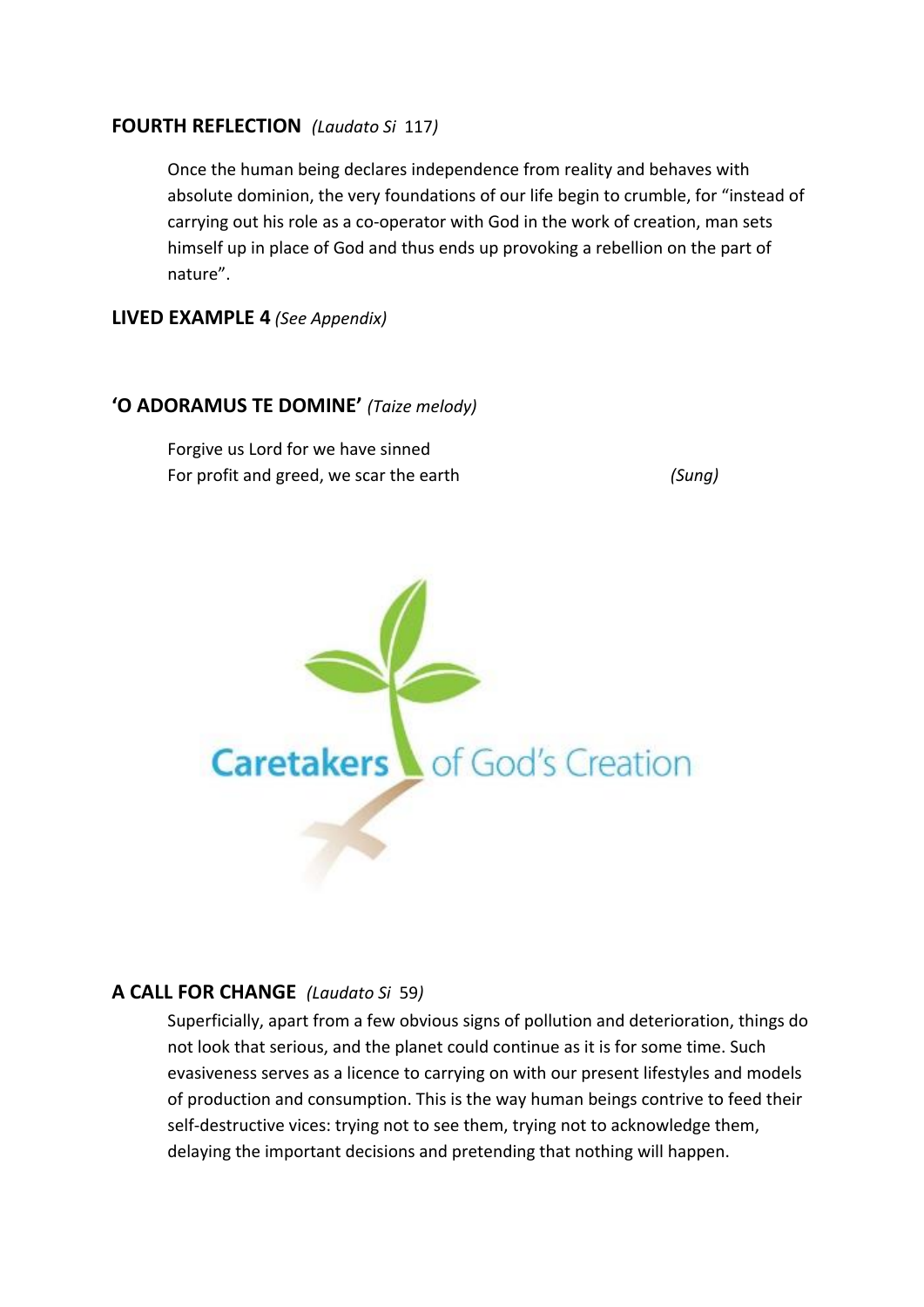#### **A CALL FOR COMMITMENT**

The Season of creation is officially ending, but care for our Earth must be ongoing. Pope Francis encourages us "to reflect on our lifestyles, and how our daily decisions about food, consumption, transportation, use of water, energy and many other materials goods, can often be thoughtless and harmful"

#### **PENITENTIAL RITE**

Leader:

Lord, when we have taken for granted the beauty of the earth and viewed it as a 'commodity' for personal comfort resulting in exploitation and devastation of vulnerable communities.

All: We are sorry – forgive us we pray

#### Leader:

Lord, for the many times we have failed to appreciate the need to protect and sustain the earth's resources for future generations and for the benefit of all her people.

All: We are sorry – forgive us we pray

Leader:

Lord, for failing to challenge decisions of government or multinational companies when they put profit and selfish interest before the needs of indigenous people.

All: We are sorry – forgive us we pray

#### **ACT OF COMMITMENT BY ALL**

We commit ourselves:

To love and cherish the beautiful gift of the earth, our common home.

To have respect for one another, for earth and its creatures.

To do our part to stop further decline in the health of our planet by the way we live our lives.

To be grateful for the beauty and goodness of creation around us.

To be thankful for Mother earth who nourishes us every day.

That together as one family may we always sing your praises.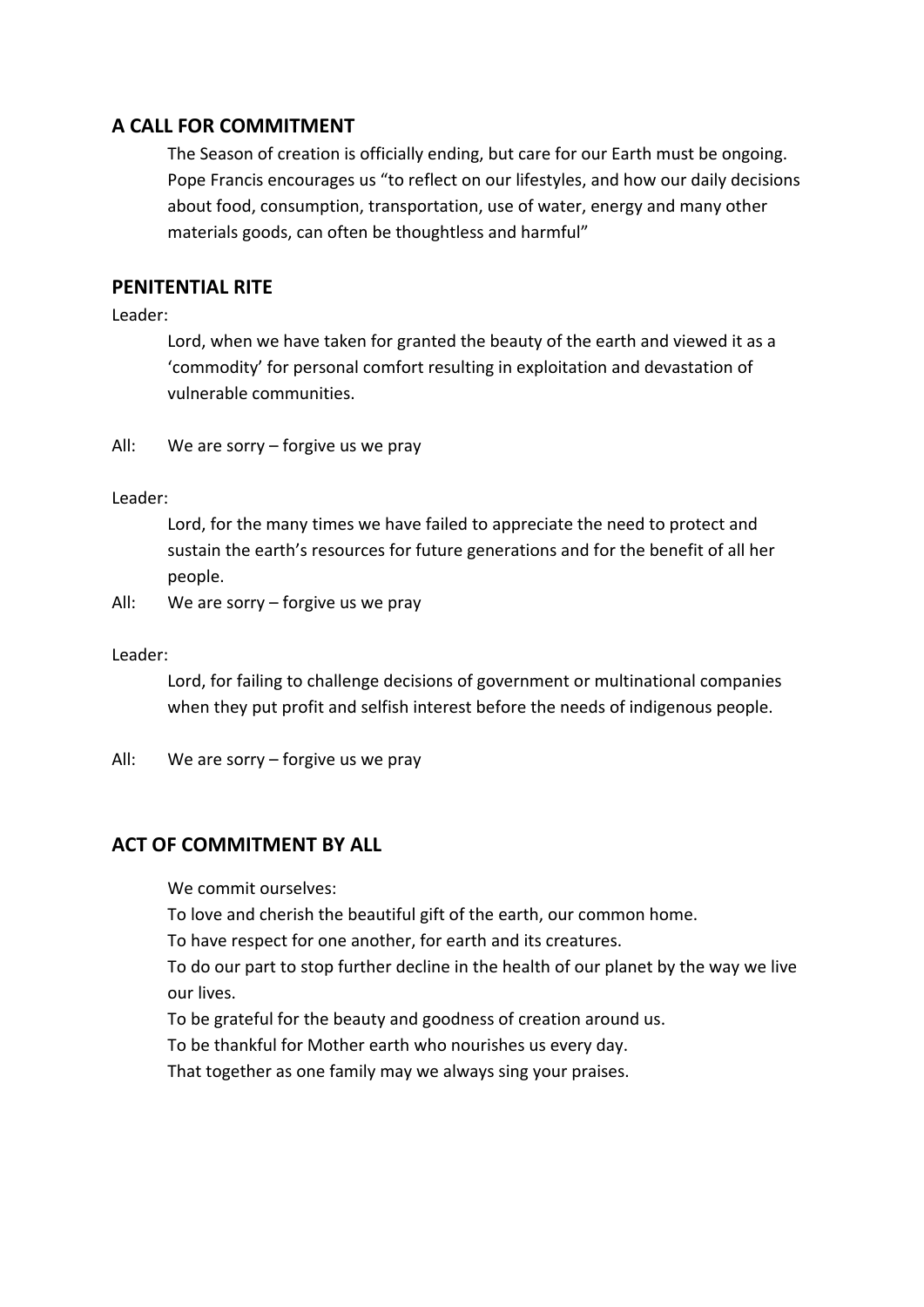#### **CLOSING PRAYER** (*Laudato Si* 246*)*

God of love, show us our place in this world as channels of your love for all the creatures of this earth, for not one of them is forgotten in your sight. Enlighten those who possess power and money that they may avoid the sin of indifference, that they may love the common good, advance the weak, and care for this world in which we live. The poor and the earth are crying out. O Lord, seize us with your power and light, help us to protect all life, to prepare for a better future, for the coming of your Kingdom of justice, peace, love and beauty. Praise be to you! Amen

#### **CLOSING HYMN**

Oh Lord, all the world belongs to You And You are always making all things new. What is wrong, You forgive, And the new life You give Is what's turning the world upside down.

The world's only loving to its friends, But You have brought us love that never ends, Loving enemies too; And this loving with You Is what's turning the world upside down.

The world lives divided and apart, You draw all together, and we start In our friendship to see That in harmony we Can be turning the world upside down.

The world wants the wealth to live in state, But You show a us new way to be great: Like a servant You came, And if we do the same, We'll be turning the world upside down.

Oh Lord all the world belongs to You And You are always making all things new. Send Your Spirit on all in Your Church whom You call To be turning the world upside down.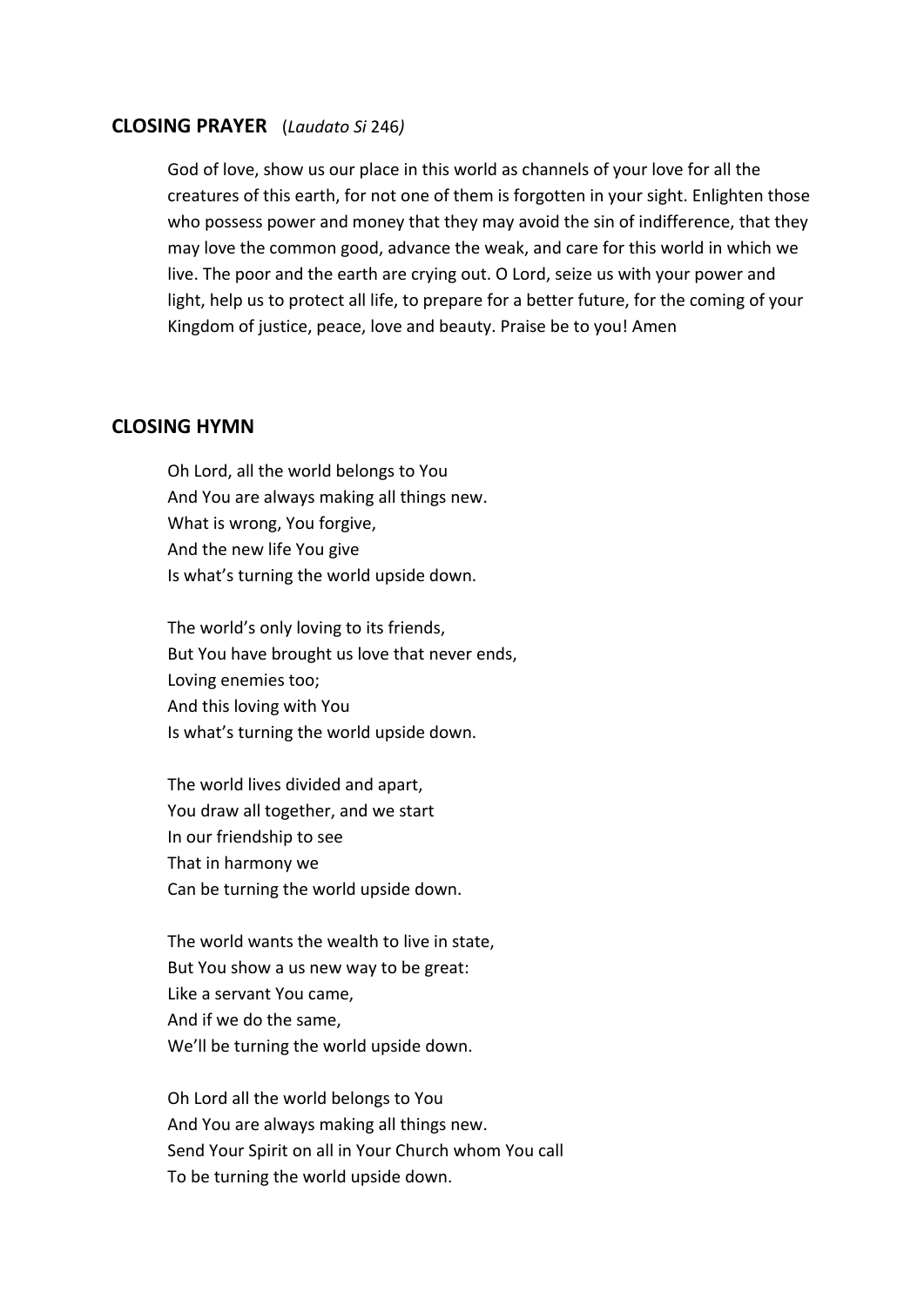### **APPENDIX**

#### **SUGGESTED INTRODUCTION**

St Francis of Assisi is with justification called the Patron Saint of the Environment. This thirteenth century Italian Saint espoused the main tenets of the many modern eco-friendly groups pursuing zero carbon emission targets and an even broader agenda covering loving and preserving our "Common Home" for future generations. Francis embraced poverty as a means of appreciating the beauty of the ordinary and refuting the pre-eminence of profit over people and exploitation of resources over simplicity of lifestyle. It is most appropriate then for us to celebrate a "preparation COP26" service close to his feast day.

As the postponed cop26 conference takes place in Glasgow many eco-centric groups wish to promote Pope Francis' encyclical '*Laudato Si*' as a meaningful proposal for restoring balance to the earth with concern for all its inhabitants. This ground-breaking document has put the Catholic Church at the forefront of campaigning for a more just and responsible use of our common home for the benefit of all rather than the few.

in our service today we turn to our Creator aware of the damage and destruction caused to the earth and to many of our sisters and brothers by the incessant greed of some of the wealthiest individuals and nations on the earth, and in the hope that those in positions of influence will rethink their priorities and face up to our common responsibilities for each other and for our common home.

it has been most encouraging to witness the enthusiasm and commitment of young people in pressuring governments and multinational companies to think of the environment and the effect of greenhouse gas emissions in warming the global climate and endangering the lives and livelihoods of some of the poorest and most vulnerable people on our planet. The probability of more severe droughts, storms and extensive flooding and the threat to food and water supplies if we do not put the reigns on exploitation of the world's natural resources increases day by day. COP26 offers almost 200 nations the chance to examine and set carbon emission targets, cancel debt of the poorest nations, and restore a much needed balance to the global economy based on need not greed.

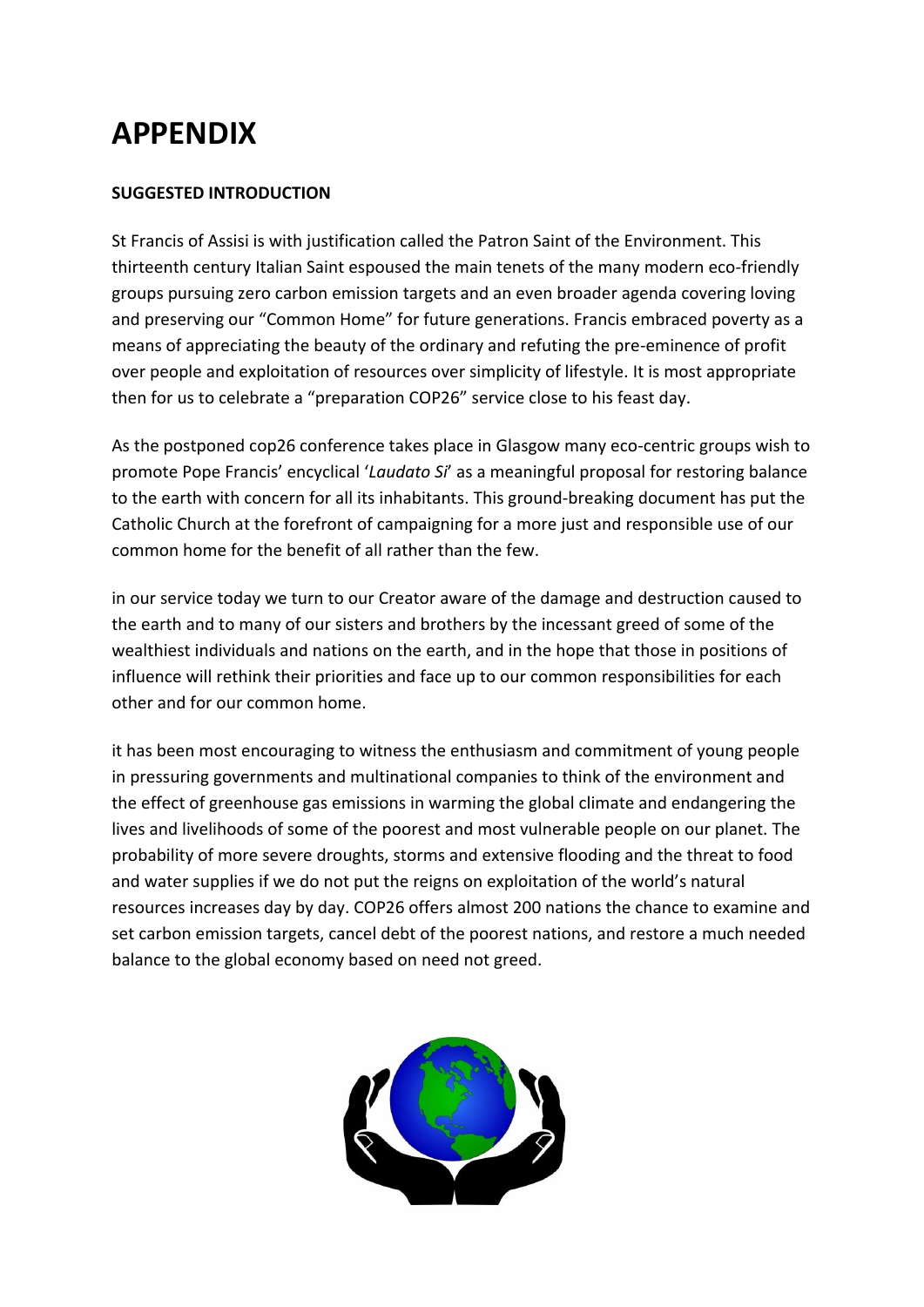#### **BROTHER SUN SISTER MOON LOVELY DAY/BROTHER SUN**

Birds are singing sweet and low From the trees that gently grow By the silver river's flow On this lovely day

To the meadow there go I To wonder as the butterfly How the flowers please my eye On this lovely day

I wish it could be always Life is easy on such a day I wish this peace on everyone On this lovely day

I wish it could be always Life is easy on such a day I wish this peace on everyone On this lovely day

Brother Sun and Sister Moon I seldom see you seldom hear your tune Preoccupied with selfish misery

Brother Wind and Sister Air Open my eyes to visions pure and fair That I may see the glory around me.

I am God's creature, of Him I am part I feel His love awakening my heart.

Brother Sun and Sister Moon I now do see you, I can hear your tune So much in love with all that I survey.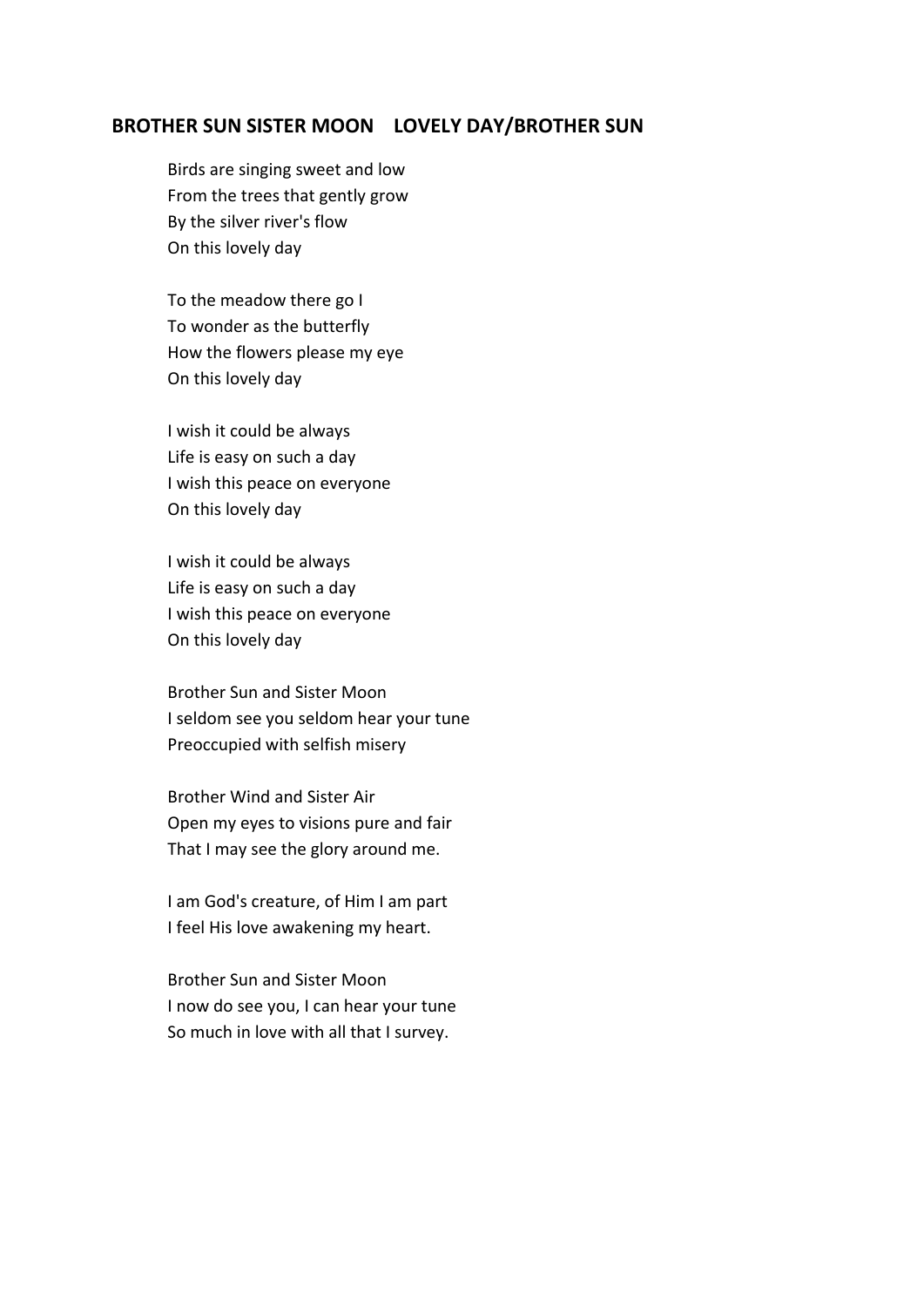#### **LIVED EXAMPLE (1) CLIMATE CHANGE MALAWI**

The Climate Challenge Programme Malawi (CCPM) is a Scottish Government initiative administered by SCIAF helping rural communities in Malawi find innovative solutions to problems caused by climate change. This is the story of Tereza Matias, one of the farmers who is taking part in the project.

"When you say climate change I see it in the changes here," she said. "I see the dry wells and the droughts that stop our crops growing." Tereza lives in the Chikwawa district, in southern Malawi. In the distance behind the grass roofed homes of the village are the mountains that mark the border with Mozambique. There, she and her husband are raising their four children – but it's getting harder. "I travel across the border to Mozambique and do piece work in others' farms and use the money to buy food I can bring back home," she explains.

When she's away, her small battered mobile phone, held together by an elastic band, is a lifeline back to her family – but it's not easy to keep it charged as she has little or no access to energy. "We are farmers, but it's not easy. Last year our land produced three bags of Maize. The year before just eight." In a good year she'd hope for 20 bags. Her explanation is simple, "The droughts are getting worse". Even in the winter the heat in Malawi is punishing, while in summer it is often over 40 degrees. "The rivers run dry, and the only way to get water is to dig shallow wells in the dry riverbeds," she said. "But it's not good water, people get sick."

There have been several cases of cholera in the region reported this year from drinking dirty water. With the land dry and barren, she has to travel to support her family. Despite these challenges, Tereza refuses to give up and maintains hope that her family's situation can get better. "I have hope for the future - if we can find solutions to these problems. Source: <https://www.ccpm.scot/participants/12-tereza-matias>

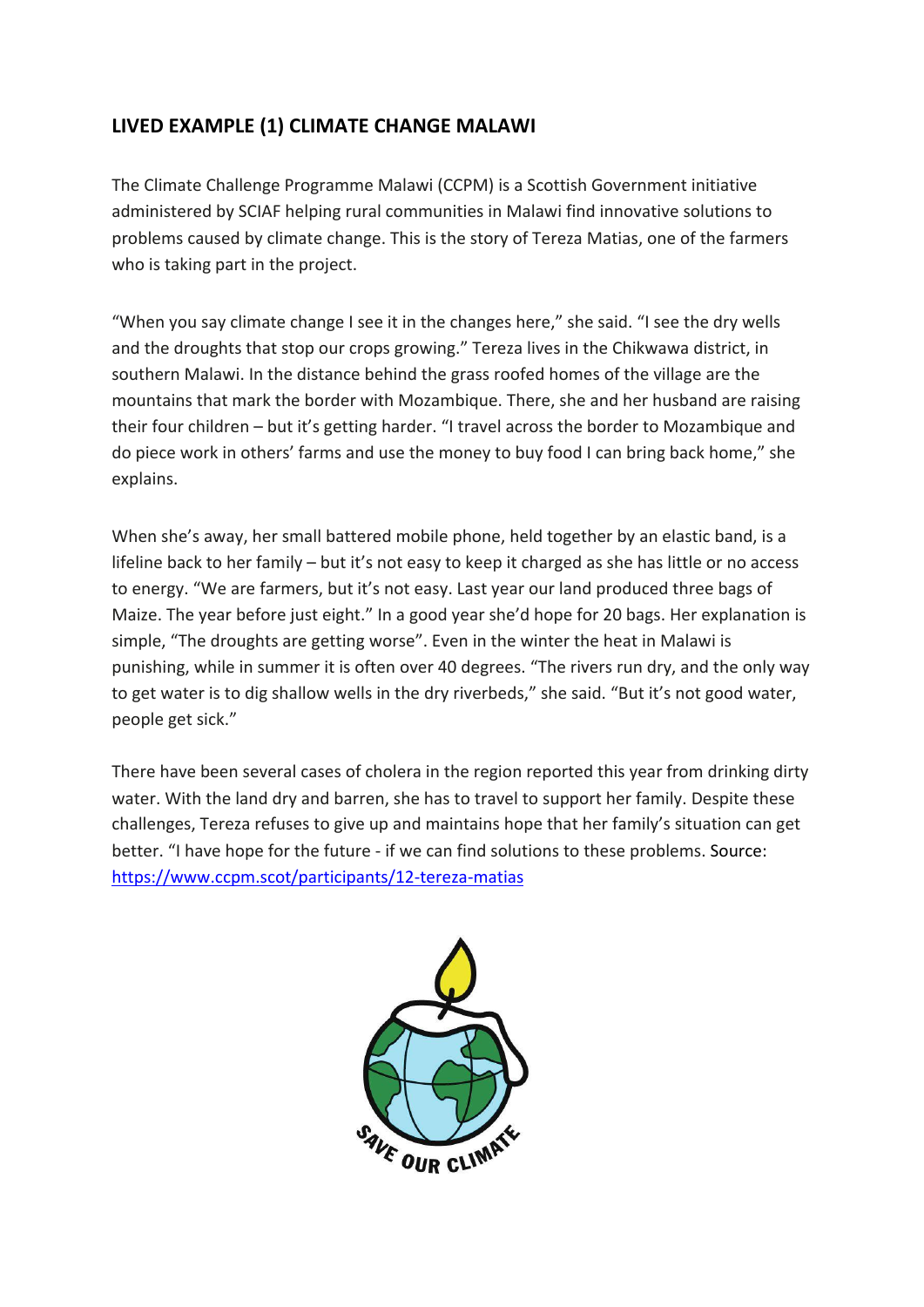#### **LIVED EXAMPLE (2) EVERYDAY ACTIONS WE CAN TAKE**

- As the weather cools, put on a jumper before you turn up the heating.
- Support recycling efforts in your home, workplace and community.
- Be conscious of the water you use.
- Don't buy anything non essential.
- Give thanks for all of creation!
- Get connected with [The Global Catholic Climate Movement : The Global Catholic Climate](https://catholicclimatemovement.global/)  [Movement](https://catholicclimatemovement.global/)
- Take steps to reduce your environmental impact: Rainforest-alliance.org/everydayactions
- Subscribe to Sowing Hope for the Planet free newsletter: Sowinghopefortheplanet.org

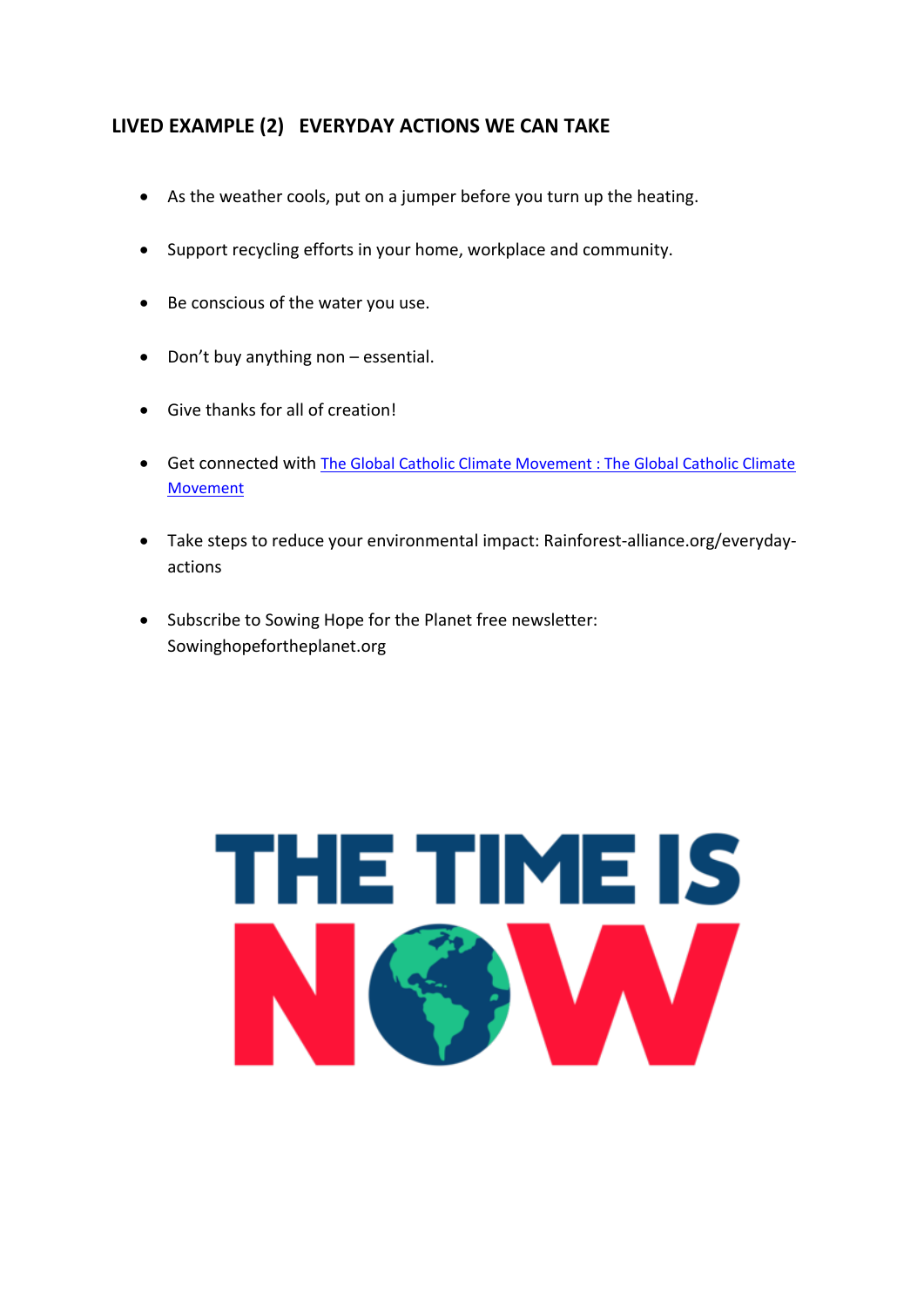#### **LIVED EXAMPLE (3) THE CANARY IN A COALMINE**

The life of Ella Roberta: a funny, busy, clever, curious, sporty and musical child

Ella was born in Lewisham Hospital and was a healthy, young girl until just before her 7th birthday she began to develop, what was later confirmed at her inquest, rare and lifethreatening asthma.

Ella Kissi-Debrah died aged nine in February 2013 having suffered numerous seizures and being taken to hospital almost 30 times in the previous three years.

An inquest ruling from 2014, which found that she died of acute respiratory failure, was quashed by the high court following new evidence about the dangerous levels of air pollution close to her home.

Ella lived 25 metres from the South Circular in Lewisham, south-east London, one of the capital's busiest roads. She may become the first person in the UK for whom air pollution is listed as the cause of death.

With an estimated 40 million people living in areas with illegal levels of air pollution in the UK, it is no wonder that "the rate of asthma deaths in the UK has increased by more than 20% in five years". (Asthma UK)

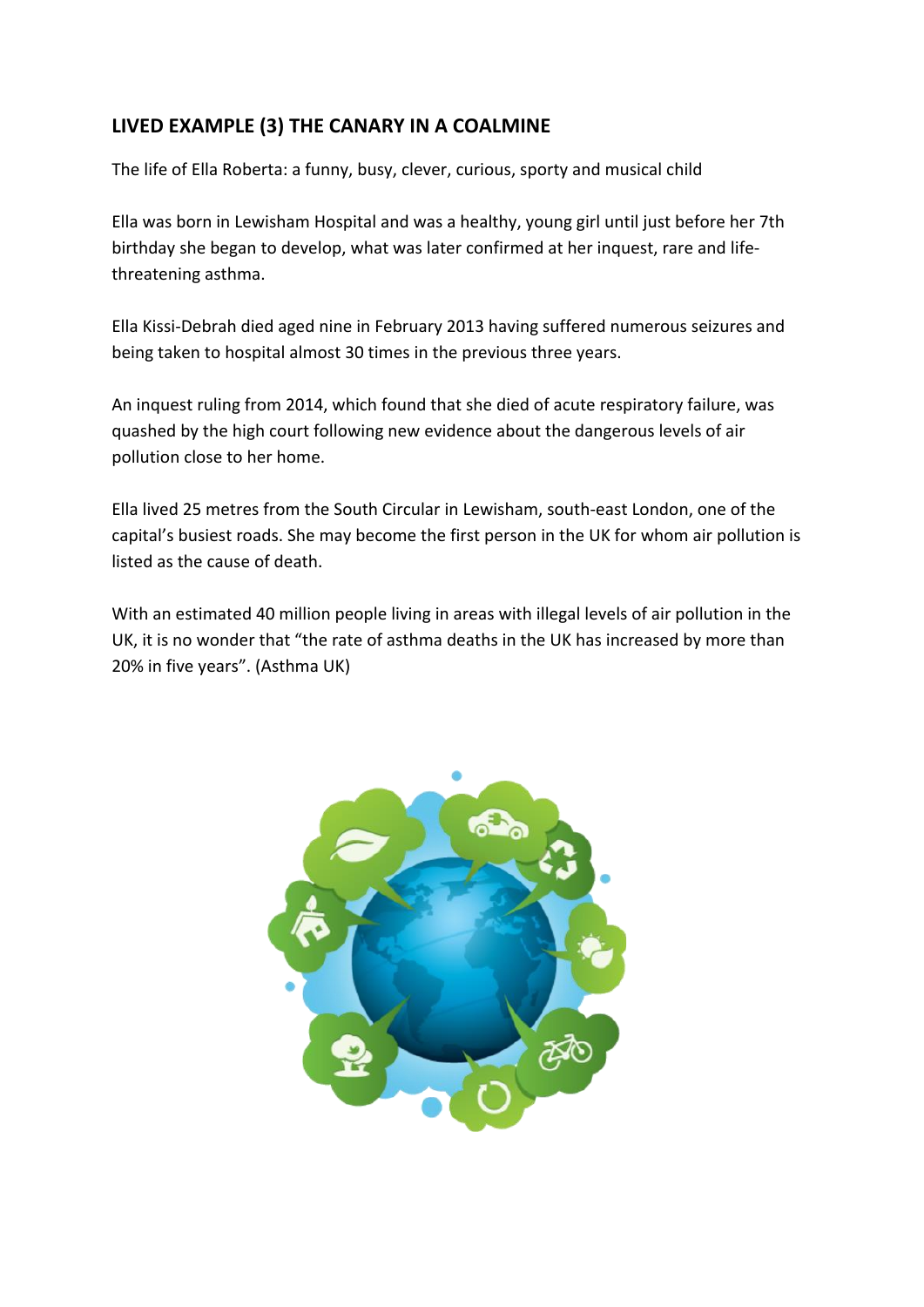#### **LIVED EXAMPLE (4) NUCLEAR WARFARE**

The atomic bombs dropped on Hiroshima and Nagasaki was only the start of our nuclear nightmare. This has been followed by over 2000 atmospheric explosions where human beings were used as guinea pigs in tests.

One Sunday after church in 1946, a Navy commodore met the people of Bikini Atoll, a group of islands within the Marshall Islands, and told them they were like the Israelites, a chosen people, and that perfecting the atomic bomb would deliver mankind from future wars. Within one month the islanders had boarded US ships for relocation.

Within five months the first tests were conducted. Bikini remains permanently polluted and uninhabitable. Sixty-six nuclear devices were exploded by the United States in the Marshall Islands between 1946 and 1958 — the equivalent of 1.6 Hiroshima bombs every day for twelve years. They blew 2 million tons of lagoon a mile into the sky in 1946.

One of these was the largest explosion ever made by the U.S., code named Castle Bravo, which was 1000 times more powerful than the Hiroshima bomb. Its flash was seen from Okinawa, 2,600 miles away. Its radioactive fallout was later detected in cattle in Tennessee. The US Atomic Energy Commission described the Marshall Islands as "by far the most contaminated place in the world."

This touches me personally. I can never forget in 1986 hearing a woman called Analong Lijon from the Marshall Islands speak at a meeting in St Stephen's, in Bath Street in Glasgow. As a little girl, she wondered at 'snow' falling from the sky after the explosion on Bikini Island. She gave a searing description of the birth abnormalities seen on the island, Marshallese women she said: "gave birth not to children, but to things we could only describe as octopuses, turtles, and jellyfish, and other things in our experience. We do not have Marshallese words for these kinds of babies, because they were never born before the radiation came. One woman on Likiep gave birth to a child with two heads… The most common birth defects on Rongelap and nearby islands have been "jellyfish" babies. These babies are born with no bones in their bodies and transparent skin. We can see their brains and hearts beating."Analong told us how she personally had suffered six miscarriages. Her sister had carried thirteen dead babies. She described a nightmare world where one in eight live births were grossly deformed. Some mothers literally go mad. Later, she gave testimony before the UN when she said: "Of my family, these are the survivors: Father. Mother. Brothers Tomi, Freddi. Sister Api. These are the dead: Sisters Lijon, Sari, Mata. Brothers Wili, Kunio, Paul, Apolo. This is our history: blindness. thyroid tumours. miscarriages. jellyfish babies. Mental retardation. Sterility. Lung cancer, kidney cancer. liver cancer, sarcoma. lymphoma, leukaemia….I do not weep for my lost babies. Two stillbirths. Three jellyfish glassy, pulsing discoid that made the nurses sick. I no longer weep for the dead. The dead do not care. We are the people of the Marshall Islands. We are your experiment."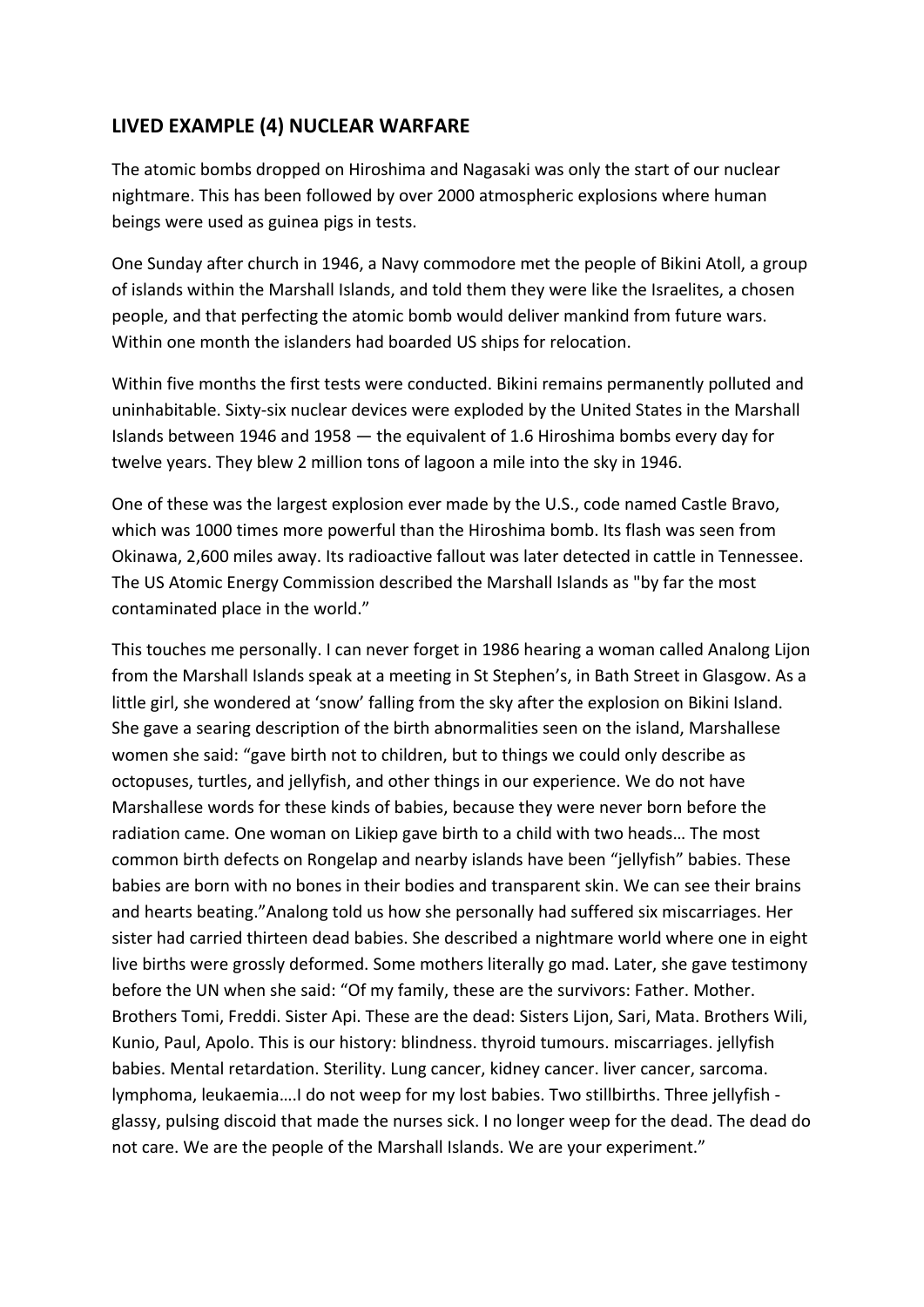In the Bikini Islands atomic tests, dolphins escorted the ships into the lagoon. Being highly intelligent creatures, they stayed behind, curiosity stirred by the underwater activity. The nuclear explosion blew a column of boiling water 6000 feet into the air, before dissolving into a mushroom cloud of radioactive gas and spray. The dolphins were instantly vapourised.

A paradigm to contemplate. It is not suicidal folly that impels society to co-operate with the death machine. It is loyalty, sociability, and intelligence hideously misplaced. Exploited by a system indifferent to their humanity, the people frolic and play as they follow the ship of extinction. And our extinction is one with global extinction. Lijon came here seeking justice and recognition of the crimes committed against herself and many, many others:

The aborigines of Australia who suffered radiation sickness and death through uranium mining and the nuclear tests at Maralinga and Montebello; the test victims of the USSR in Semipalatinsk in Kazakhstan and Novaya Zemlya in the arctic; the test victims of the USA the Shoshone peoples of Nevada, whose land is permanently contaminated. The British servicemen used as human guinea pigs in tests at Christmas Island, and all the many unnamed and unnumbered victims of our nuclear madness. It's sobering to think that Wick in northern Scotland was originally chosen as a test site, but the scientists claimed that the climate was too wet, so they chose Australia instead.

These people have suffered a terrible injustice, and the crimes committed against them cry to heaven for justice. Nuclear weapons destroy God's creation and their removal is part of an environmentally sustainable world.

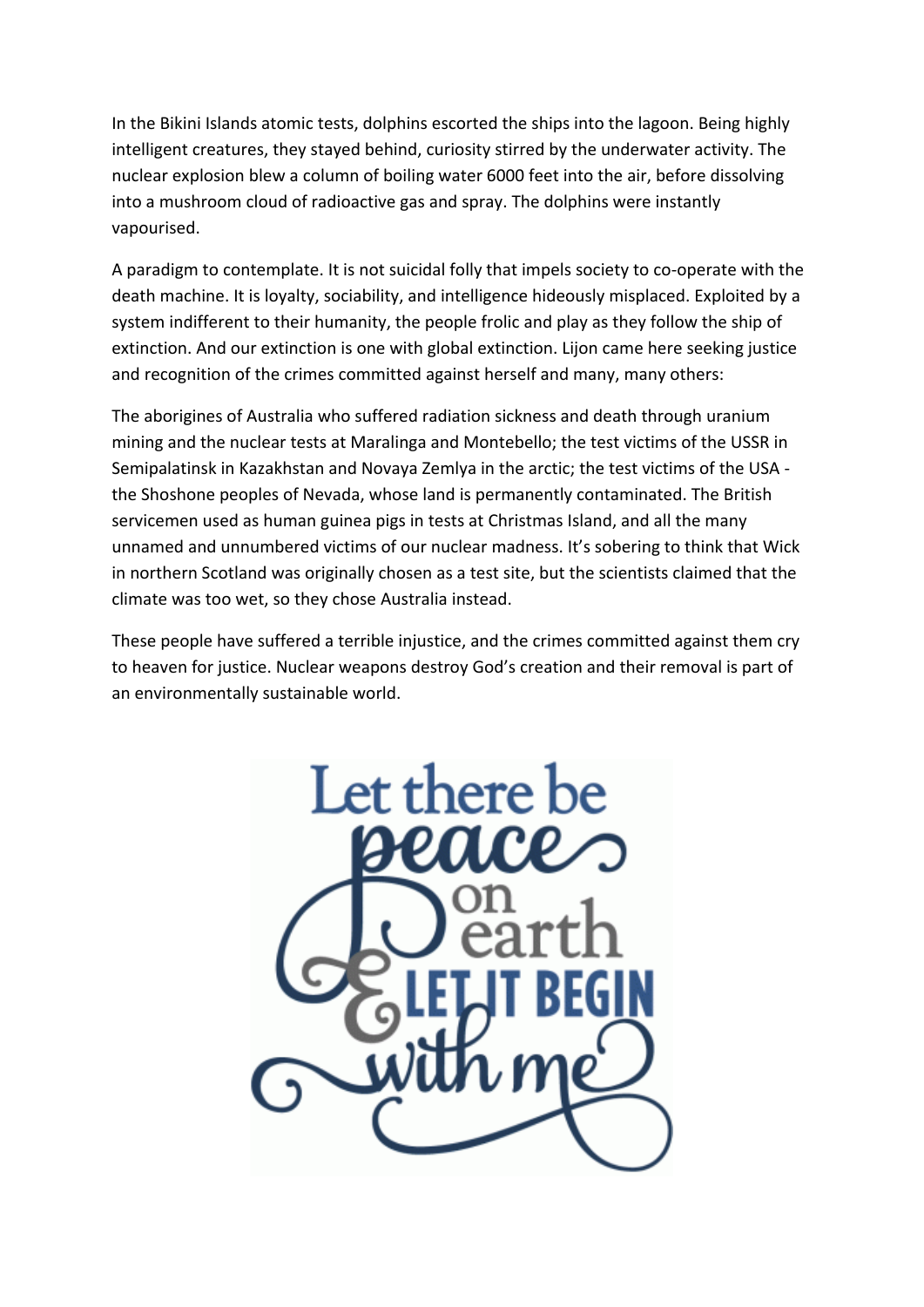

**Thanks to the Catholic Worker Movement (Glasgow), the Franciscan Sisters of the Immaculate Conception, Justice and Peace (Scotland), St Peter's Parish Partick and SCIAF for their contributions to this booklet.**